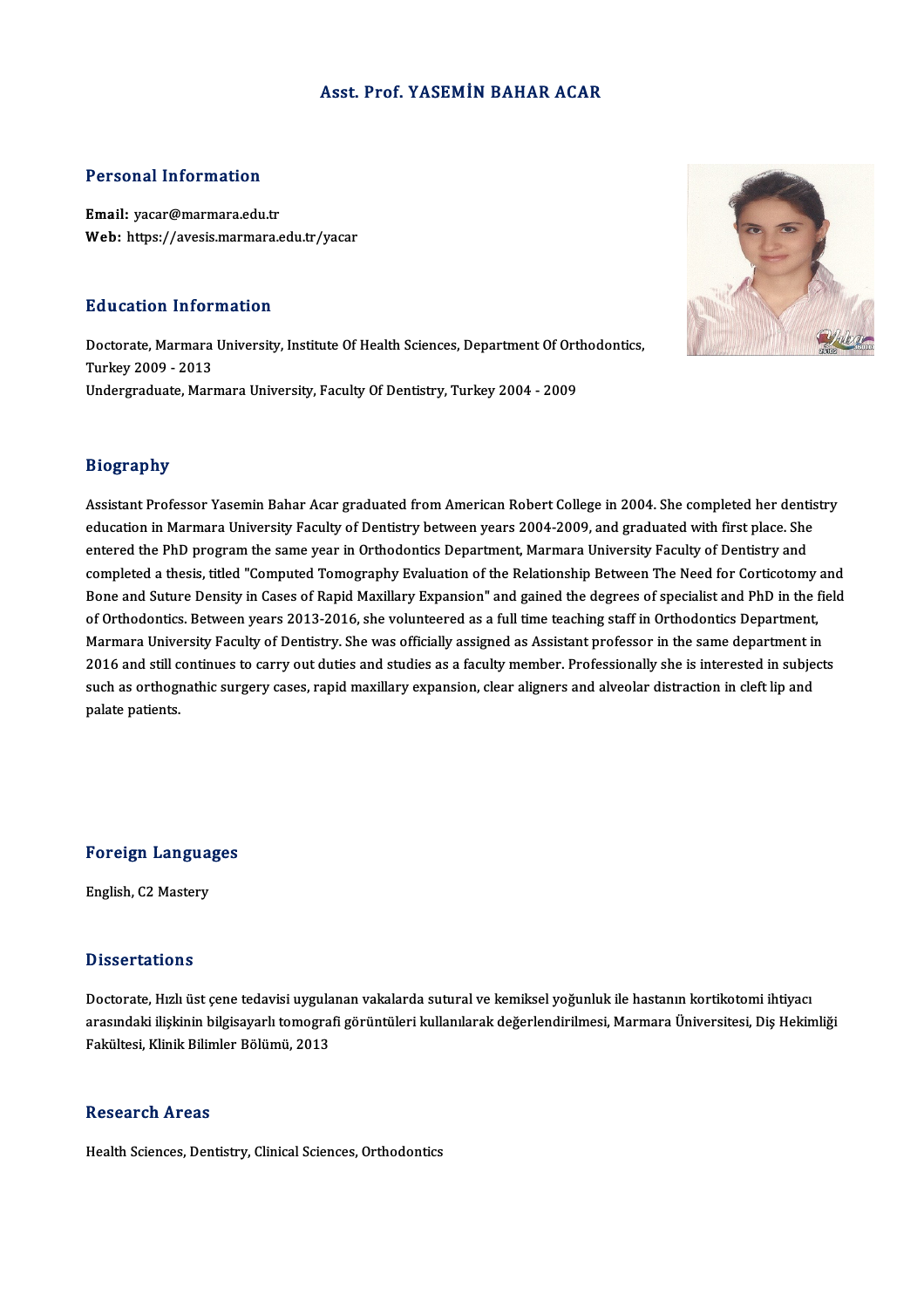## Academic Titles / Tasks

Assistant Professor, Marmara University, Faculty Of Dentistry, Clinical Sciences (Faculty Of Dentistry), 2016 - Continues

## Advising Theses

Acar Y.B., Evaluation of treatment outcome and long-term stability of class II correction by forsus fatigue resistant device, Postgraduate, M.ZITOUNI(Student), 2019

## Articles Published in Journals That Entered SCI, SSCI and AHCI Indexes

- I. Evaluation of the Relationship Between Midpalatal Suture Maturation Indicators as Predictors for Super a Bindhou in Journalis That Bindhou 881, 8881 und 1111<br>Evaluation of the Relationship Between Midpalatal Suture Matura<br>Surgically-Assisted and Conventional Rapid Maxillary Expansion. Evaluation of the R<br>Surgically-Assisted<br>Acar Y. B., Abuhan E.<br>The Journal of grapic Surgically-Assisted and Conventional Rapid Maxillary Expansion.<br>Acar Y. B. , Abuhan E.<br>The Journal of craniofacial surgery, vol.32, pp.678-681, 2021 (Journal Indexed in SCI)<br>Evaluation of Hyoid Bosition and Batraglassal Ai Acar Y. B. , Abuhan E.<br>The Journal of craniofacial surgery, vol.32, pp.678-681, 2021 (Journal Indexed in SCI)<br>II. Evaluation of Hyoid Position and Retroglossal Airway After Mandibular Alveolar Archwise<br>Distraction Osteogon
- The Journal of craniofacial su<br>Evaluation of Hyoid Posit<br>Distraction Osteogenesis.<br>Acer V. B., Vändem G. Enver Evaluation of Hyoid Position and Retroglo<br>Distraction Osteogenesis.<br>Acar Y. B. , Yöndem C., Erverdi A., Bakkalbaşi B.<br>The Journal of graniafasial sursowy vol 31 nn 2 Distraction Osteogenesis.<br>Acar Y. B. , Yöndem C., Erverdi A., Bakkalbaşi B.<br>The Journal of craniofacial surgery, vol.31, pp.2144-2147, 2020 (Journal Indexed in SCI)

- Acar Y. B. , Yöndem C., Erverdi A., Bakkalbaşi B.<br>The Journal of craniofacial surgery, vol.31, pp.2144-2147, 2020 (Journal Indexed in SCI)<br>III. Treatment outcome and long-term stability of class II correction with fors The Journal of craniofacial s<br>Treatment outcome and<br>in non-growing patients<br><sup>7itouni M ACAR V P</sub></sup> Treatment outcome<br>in non-growing pat<br>Zitouni M., ACAR Y. B.<br>OPTHODONTICS & CR in non-growing patients<br>Zitouni M., ACAR Y. B.<br>ORTHODONTICS & CRANIOFACIAL RESEARCH, 2020 (Journal Indexed in SCI)
	-

Zitouni M., ACAR Y. B.<br>ORTHODONTICS & CRANIOFACIAL RESEARCH, 2020 (Journal Indexed in SCI)<br>IV. Is Counterclockwise Rotation With Double Jaw Orthognathic Surgery Stable in the Long-Term in<br>Hunordivergent Class III Patients? ORTHODONTICS & CRANIOFACIAL RES<br>Is Counterclockwise Rotation With<br>Hyperdivergent Class III Patients? Is Counterclockwise Rotation With Double Jaw Orthog<br>Hyperdivergent Class III Patients?<br>ACAR Y. B., ERDEM N. F., Acar A. H., Erverdi A. N., Ugurlu K.<br>JOUPMAL OF OPAL AND MAYU LOFACIAL SUPCEPY vol.76 n Hyperdivergent Class III Patients?<br>ACAR Y. B. , ERDEM N. F. , Acar A. H. , Erverdi A. N. , Ugurlu K.<br>JOURNAL OF ORAL AND MAXILLOFACIAL SURGERY, vol.76, no.9, pp.1983-1990, 2018 (Journal Indexed in SCI)<br>Treatment outcomes o

ACAR Y. B. , ERDEM N. F. , Acar A. H. , Erverdi A. N. , Ugurlu K.<br>JOURNAL OF ORAL AND MAXILLOFACIAL SURGERY, vol.76, no.9, pp.1983-1990, 2018 (Journal Indexed in SCI)<br>V. Treatment outcomes of archwise distraction osteo JOURN<br><mark>Treati</mark><br>cases<br><sup>Vonde:</sup> Treatment outcomes of archwise distractions<br>Cases<br>Yondem C., Acar Y. B. , Sener B. C. , Erverdi A. N.<br>INTERNATIONAL JOURNAL OF ORAL AND MAYI

INTERNATIONAL JOURNAL OF ORAL AND MAXILLOFACIAL SURGERY, vol.46, no.8, pp.1007-1016, 2017 (Journal Indexed in SCI) Yondem C., Acar<br>INTERNATIONA<br>Indexed in SCI)<br>Houngfield Un INTERNATIONAL JOURNAL OF ORAL AND MAXILLOFACIAL SURGERY, vol.46, no.8, pp.1007-1016, 2017 (Journal<br>Indexed in SCI)<br>VI. Hounsfield Units: A new indicator showing maxillary resistance in rapid maxillary expansion cases?

Indexed in SCI)<br>Hounsfield Units: A new indicat<br>ACAR Y. B. , Motro M., Erverdi A. N.<br>ANCLE OPTHODONTIST, vol 95, no ACAR Y. B. , Motro M., Erverdi A. N.<br>ANGLE ORTHODONTIST, vol.85, no.1, pp.109-116, 2015 (Journal Indexed in SCI)

## Articles Published in Other Journals

- I. In-vitro evaluation of the effects of insertion and sterilization procedures on the mechanical and<br>I. In-vitro evaluation of the effects of insertion and sterilization procedures on the mechanical and<br>surface characteri In-vitro evaluation of the effects of ins<br>surface characteristics of mini screws.<br>Hergel C. Agar V. B., Ates M. Kugukkeles M. In-vitro evaluation of the effects of ins<br>surface characteristics of mini screws.<br>Hergel C., Acar Y. B., Ates M., Kucukkeles N.<br>European arel research vol 52, nn 25, 21, 2. surface characteristics of mini screws.<br>Hergel C., Acar Y. B. , Ates M., Kucukkeles N.<br>European oral research, vol.53, pp.25-31, 2019 (Journal Indexed in ESCI) Hergel C., Acar Y. B., Ates M., Kucukkeles N.<br>European oral research, vol.53, pp.25-31, 2019 (Journal Indexed in<br>II. Hızlandırılmış Diş Hareketinde Düşük Doz Lazer Kullanımı<br>ACAP V. P. PÜREN S. European oral reseal<br>Hızlandırılmış Diş<br>ACAR Y. B. , BİREN S.<br>European Journal of Hızlandırılmış Diş Hareketinde Düşük Doz Lazer Kullanımı<br>ACAR Y. B. , BİREN S.<br>European Journal of Research in Dentistry, vol.2, pp.28-32, 2018 (National Non-Refereed Journal)<br>Hızlandırılmış Ortodontik Diş Hareketinde Farm
	-

ACAR Y. B., BİREN S.<br>European Journal of Research in Dentistry, vol.2, pp.28-32, 2018 (National Nortodontik Diş Hareketinde Farmakolojik Uygulamalar<br>ACAR Y. B., BİREN S. European Journal of<br>Hızlandırılmış Orto<br>ACAR Y. B. , BİREN S.<br>Türkiye Klinikleri Ort

Türkiye Klinikleri Ortodonti - Özel konular, vol.4, pp.14-20, 2018 (National Non-Refereed Journal)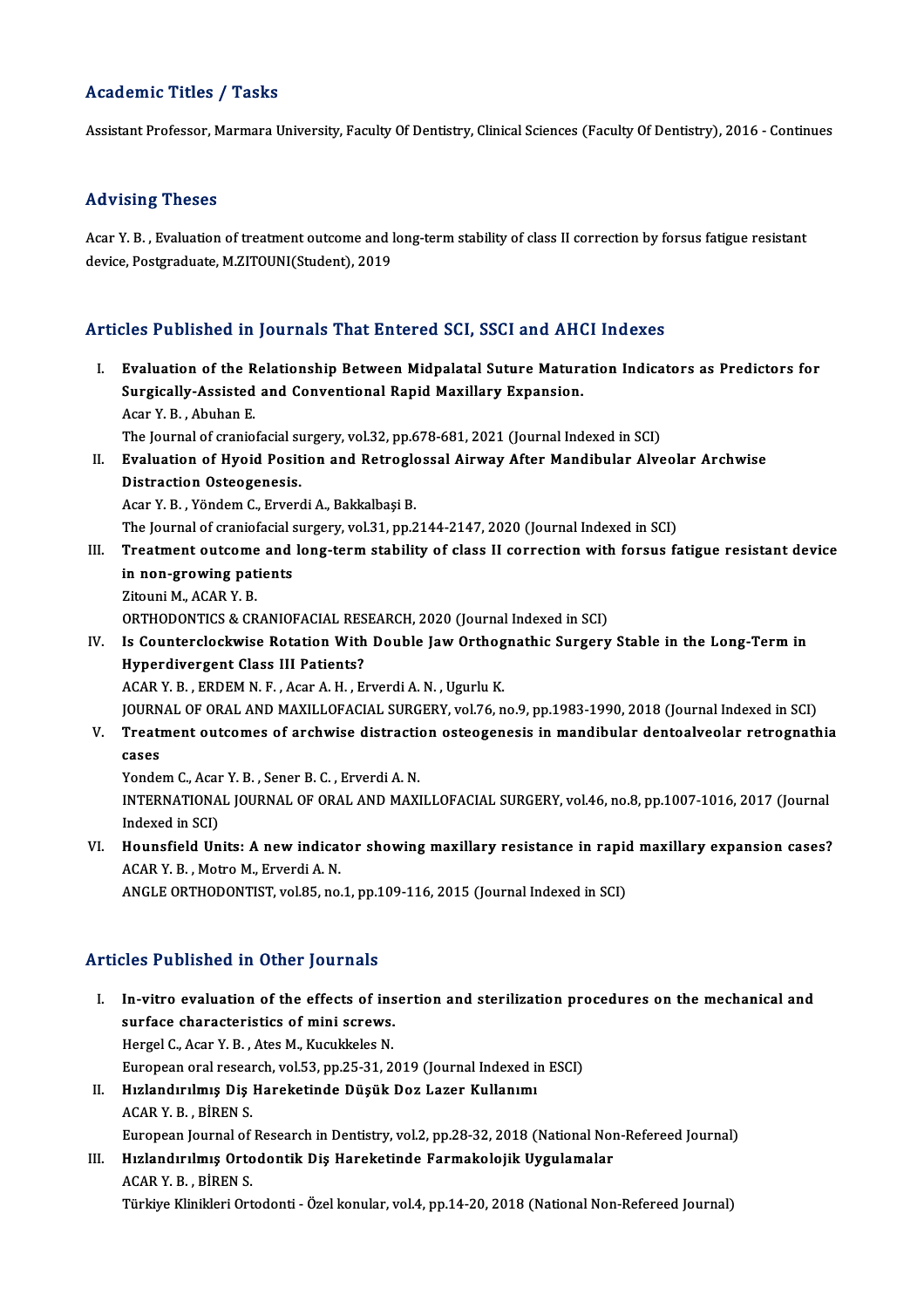IV. Maloklüzyon Tipine Göre Retansiyon Maloklüzy<br>ACAR Y. B.<br>Turkiye Kli

Maloklüzyon Tipine Göre Retansiyon<br>ACAR Y. B.<br>Turkiye Klinikleri Journal of Orthodontics-Special Topics, vol.3, pp.79-81, 2017 (National Non-Refereed Journal)<br>DIRECT USACE OF MINISCREW ANCHORACE TO INTRUDE OVERERURTED MAXI

## ACAR Y. B.<br>Turkiye Klinikleri Journal of Orthodontics-Special Topics, vol.3, pp.79-81, 2017 (National Non-Refereed Journal<br>V. DIRECT USAGE OF MINISCREW ANCHORAGE TO INTRUDE OVERERUPTED MAXILLARY POSTERIOR<br>TEETH REFORE Turkiye Klinikleri Journal of Orthodontics-Special Topics, vol.3, pp.79-81, 20<br>DIRECT USAGE OF MINISCREW ANCHORAGE TO INTRUDE OVERER<br>TEETH BEFORE PROSTHODONTIC PREPARATION: A CASE REPORT DIRECT USAGE OI<br>TEETH BEFORE P<br>ACAR Y. B. , Ates M.<br>JOUPNAL OF ISTAN TEETH BEFORE PROSTHODONTIC PREPARATION: A CASE REPORT<br>ACAR Y. B. , Ates M.<br>JOURNAL OF ISTANBUL UNIVERSITY FACULTY OF DENTISTRY, vol.50, no.1, pp.43-50, 2016 (Journal Indexed in<br>ESCD

ACAR<br>JOURN<br>ESCI)<br>Mini VI. Mini-implant Usage in Orthodontic Practice

- ACAR Y. B., Hergel C. A., Ates M., Kucukkeles N. Mini-implant Usage in Orthodontic Practice<br>ACAR Y. B. , Hergel C. A. , Ates M., Kucukkeles N.<br>TURKISH JOURNAL OF ORTHODONTICS, vol.28, no.1, pp.1-6, 2015 (Journal Indexed in ESCI)<br>AMDA: Varik Damak Dudak Hastalarında Vüz E
- VII. AWDA: Yarık Damak Dudak Hastalarında Yüz Estetiği ve Dental Estetik İçin Yeni ve Etkili Bir<br>Distraksiyon Apareyi TURKISH JOURNAL OF C<br>AWDA: Yarık Damak |<br>Distraksiyon Apareyi<br>ACAB Y B. EBVERDİ A Distraksiyon Apareyi<br>ACAR Y. B. , ERVERDİ A. N.<br>Turkiye Klinikleri Journal of Orthodontics-Special Topics, vol.1, pp.79-86, 2015 (National Non-Refereed Journal)<br>How Efficient Are Clear Alignere? Clear Alignere ve Tredition
	- ACARY.B. ,ERVERDİA.N.

## ACAR Y. B. , ERVERDİ A. N.<br>Turkiye Klinikleri Journal of Orthodontics-Special Topics, vol.1, pp.79-86, 2015 (National Non-Refereed Journal)<br>VIII. How Efficient Are Clear Aligners? Clear Aligners vs Traditional Orthodon Turkiye F<br>How Eff<br>Review<br>ACAR V J How Efficient Are Clear Aligners? Clea<br>Review<br>ACAR Y. B. , GÜLEÇ A., Ateş M. B. , BİREN S.<br>Turkich Journal of Orthodonties vol 27. nn Review<br>ACAR Y. B. , GÜLEÇ A., Ateş M. B. , BİREN S.<br>Turkish Journal of Orthodontics, vol.27, pp.106-110, 2014 (Journal Indexed in ESCI)<br>Pess the Bane Cament Affest Minissnew Stability?

ACAR Y. B., GÜLEÇ A., Ateş M. B., BİREN S.<br>Turkish Journal of Orthodontics, vol.27, pp.106-110, 2014 (Journal Inde<br>IX. Does the Bone Cement Affect Miniscrew Stability?<br>Ates M. B., motro m., GÜLEC A., ACAR Y. B., ERVERDİ A. Turkish Journal of Orthodontics, vol.27, pp.106-110, 2014 (Journal Index)<br>Does the Bone Cement Affect Miniscrew Stability?<br>Ateş M. B. , motro m., GÜLEÇ A., ACAR Y. B. , ERVERDİ A. N. , GÜLMEZ T.<br>Turkish Journal of Orthodon

Turkish Journal of Orthodontics, vol.26, pp.119-128, 2013 (Refereed Journals of Other Institutions)

## Books&Book Chapters

# ooks & Book Chapters<br>I. PERİODONTİTİSLİ HASTALARDA ORTODONTİK TEDAVİ Acar Y.B. , Acar Z.A.<br>Acar Y.B. , Acar Z.A.<br>in: Türkiye Klinikleri

Acar Y. B. , Acar Z. A.<br>in: Türkiye Klinikleri Ortodonti - Özel Konular Ortodonti-Periodontoloji Etkileşimleri, Sönmez Fıratlı, Editor, Türkiye Acar Y. B. , Acar Z. A.<br>in: Türkiye Klinikleri Ortodonti - Özel Konul<br>Klinikleri Yayınevi, Ankara, pp.16-22, 2021<br>Cosult ve eriskinlerde konuvusu ve önl

II. Çocuk ve erişkinlerde koruyucu ve önleyici tedaviler<br>ACAR Y. B., ÖZDEMİR F. Klinikleri Yayınevi, Ankar<br>**Çocuk ve erişkinlerde**<br>ACAR Y. B. , ÖZDEMİR F.<br>in: pededenti elti petleri Cocuk ve erişkinlerde koruyucu ve önleyici tedaviler<br>ACAR Y. B. , ÖZDEMİR F.<br>in: pedodonti akıl notları, Didem Özenen, Editor, Güneş Kitabevi, pp.178-202, 2019<br>DİSTRAKSİYON OSTEOCENEZİ VE AWDA ARAREVİ

## III. DİSTRAKSİYON OSTEOGENEZİ VE AWDA APAREYİ<br>Erverdi N., Acar Y. B.

in: pedodonti akıl no<mark>:</mark><br>DİSTRAKSİYON OS<br>Erverdi N., Acar Y. B.<br>in: CAČDAS OBTODO

DİSTRAKSİYON OSTEOGENEZİ VE AWDA APAREYİ<br>Erverdi N., Acar Y. B.<br>in: ÇAĞDAŞ ORTODONTİ, PROF DR NEJAT ERVERDİ, Editor, Quintessence Publishing Co, Inc. , İstanbul, pp.261-277,<br>2017 Ervere<br>in: ÇA<br>2017<br>KEMİ in: ÇAĞDAŞ ORTODONTİ, P<br>2017<br>IV. KEMİK YAŞININ TAYİNİ<br>Açar V. P

# 2017<br>**KEMİK Y**.<br>Acar Y. B.<br>in: CAČDA

KEMİK YAŞININ TAYİNİ<br>Acar Y. B.<br>in: ÇAĞDAŞ ORTODONTİ, PROF DR NEJAR ERVERDİ, Editor, Quintessence Publishing Co, Inc. , İstanbul, pp.111-116,<br>2017 Acar Y<br>in: ÇA<br>2017

# 2017<br>Refereed Congress / Symposium Publications in Proceedings

efereed Congress / Symposium Publications in Proceedings<br>I. Şeffaf Plakla Tedavi Edilen Dişlerin Multidisipliner Yaklaşımla Direkt Kompozit Restorasyonu<br>MESELLS, EKENELS, AGAR V. B., TAĞTEKİN D MEŞELİ S., EKENEL S., ACAR Y. B., TAĞTEKİN D.<br>MEŞELİ S., EKENEL S., ACAR Y. B., TAĞTEKİN D.<br>25. Uluslararacı Estatik Dis Hakimliği Kansusci İ. Şeffaf Plakla Tedavi Edilen Dişlerin Multidisipliner Yaklaşımla Direkt Kompozit<br>MEŞELİ S., EKENEL S., ACAR Y. B. , TAĞTEKİN D.<br>25. Uluslararası Estetik Diş Hekimliği Kongresi, İstanbul, Turkey, 17 - 18 September 2021<br>Nasal

MEŞELİ S., EKENEL S., ACAR Y. B. , TAĞTEKİN D.<br>25. Uluslararası Estetik Diş Hekimliği Kongresi, İstanbul, Turkey, 17 - 18 September 2021<br>II. Nasal profile changes following bimaxillary orthognathic surgery for correcti 25. Uluslararasi<br>Nasal profile<br>malocclusion<br>ACAB Y B. ÖNI Nasal profile changes follo<br>malocclusion<br>ACAR Y. B. , ÖNEM ÖZBİLEN E.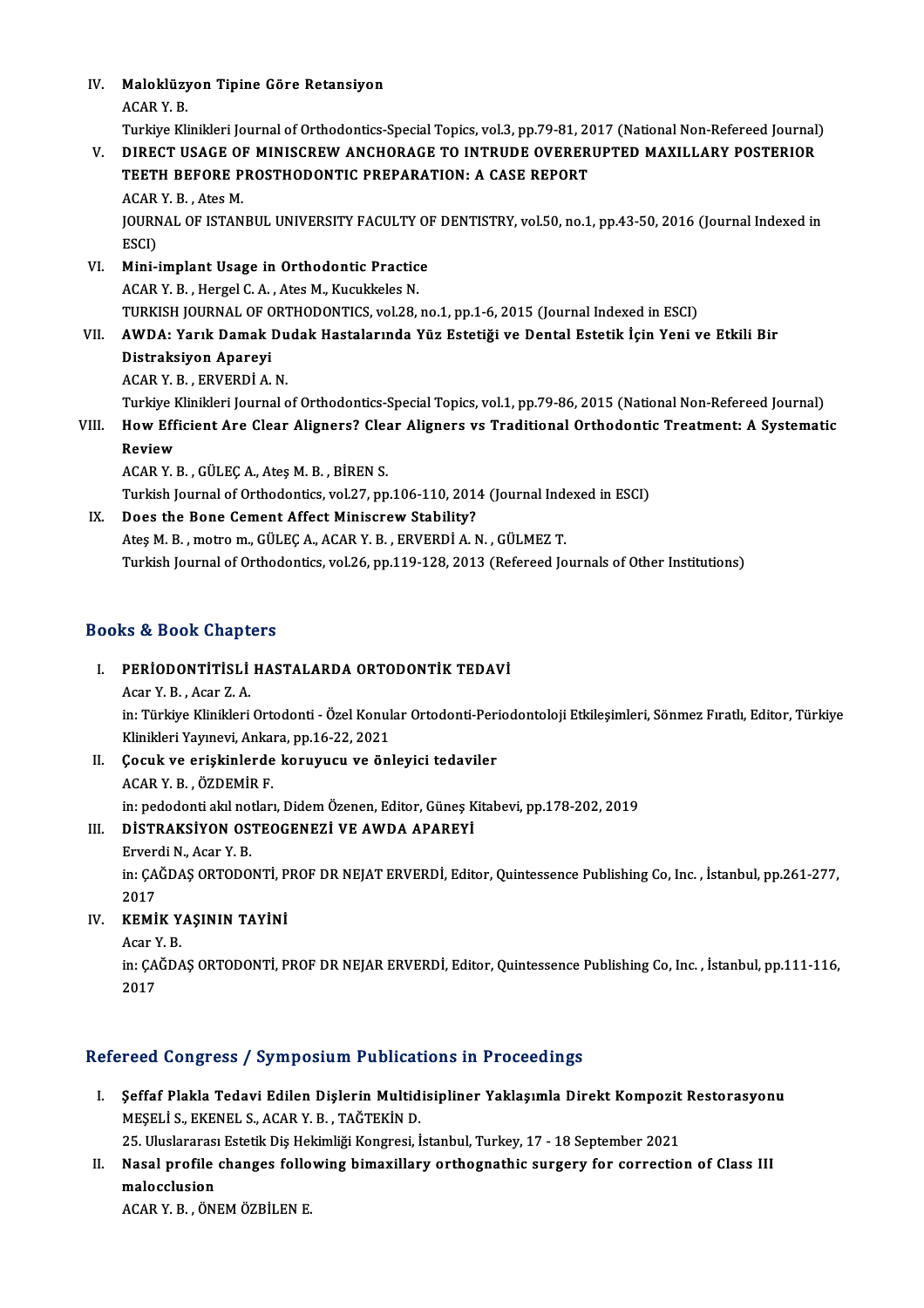International Graduate Studies Congress (IGSCONG'21), Turkey, 17 - 19 June 2021<br>The Companison of Intreapel Photographs and Digital Scape in Tenme of I III. The Comparison of Intraoral Photographs and Digital Scans in Terms of Icon<br>Acar Y. B. Onem Özbilen E. International Graduate Stud<br>The Comparison of Intra<br>Acar Y. B., Önem Özbilen E.<br>17. Uluslararse: TOD Sanal. The Comparison of Intraoral Photographs and Digital Scans in Terms of Icon<br>Acar Y. B. , Önem Özbilen E.<br>17. Uluslararası TOD Sanal Kongresi Değişen Dünyada Ortodonti, İstanbul, Turkey, 12 - 14 March 2021, pp.101<br>Fanklı Vüz Acar Y. B. , Önem Özbilen E.<br>17. Uluslararası TOD Sanal Kongresi Değişen Dünyada Ortodonti, İstanbul, Turkey, 12 - 14 M<br>IV. Farklı Yüz Tiplerine Göre Maksiller Kaninlerin Dikey Konumlarının Estetik Algısı<br>ACAP Y. P. AP 17. Uluslararası TOD Sanal Kongresi De<br>Farklı Yüz Tiplerine Göre Maksilleı<br>ACAR Y. B. , ABUHAN E., BOYACIYAN R.<br>17. Uluslararası Türk Ortodonti Derneğ Farklı Yüz Tiplerine Göre Maksiller Kaninlerin Dikey Konumlarının Estetik Algıs<br>ACAR Y. B. , ABUHAN E., BOYACIYAN R.<br>17. Uluslararası Türk Ortodonti Derneği Sanal Kongresi, İstanbul, Turkey, 12 March 2021<br>Harbet Anarovinin ACAR Y. B. , ABUHAN E., BOYACIYAN R.<br>17. Uluslararası Türk Ortodonti Derneği Sanal Kongresi, İstanbul, Turkey, 12 March 2021<br>17. Herbst Apareyinin Sınıf 2 Malokluzyon Tedavisinde Kullanılması ve Tedavinin Erken Dönem<br>Sonus 17. Uluslararası Türk Ortodonti Derneği Sanal Kongresi, İstanbul, Turkey, 12 March 2021<br>Herbst Apareyinin Sınıf 2 Malokluzyon Tedavisinde Kullanılması ve Tedavinin |<br>Sonuçları- Vaka Raporu<br>CANBEK G., ACAR Y. B. Herbst Apareyinin S<br>Sonuçları- Vaka Rap<br>CANBEK G., ACAR Y. B.<br>16 Hluclararası Türk C 16.UluslararasıTürkOrtodontiDernegiKongresi,Turkey,13 -17October 2018 CANBEK G., ACAR Y. B.<br>16. Uluslararası Türk Ortodonti Dernegi Kongresi, Turkey, 13 - 17 October 2018<br>19. VI. ÖN AÇIK KAPANIŞA SAHİP TEK YUMURTA İKİZLERİNDE UYGULANAN FARKLI<br>19. CENİSI ETMERROSEDÜRI ERİNİN BADYOCRAFİK VE ST GENİŞLETMEPROSEDÜRLERİNİN RADYOGRAFİK VE STEREOFOTOGRAMETRİK OLARAK<br>DEĞERLENDİRİLMESİ ÖN AÇIK KAPANIŞA SA<br>GENİŞLETMEPROSEDÜ<br>DEĞERLENDİRİLMESİ<br>ÜSTÜN TACAR YER ÜSTÜNT.,ACARY.B. ,ERVERDİA.N. DEĞERLENDİRİLMESİ<br>ÜSTÜN T., ACAR Y. B. , ERVERDİ A. N.<br>15. uluslararası türk ortodonti derneği sempozyumu, 5 - 07 November 2017<br>Contigetomu Assisted Qued Holiy Treatment - A Case Benert VII. Corticotomy Assisted Quad-Helix Treatment – A Case Report OĞUZ F. A., SAR C., ACAR Y. B. 15. uluslararası türk ortodonti<br>Corticotomy Assisted Quad<br>OĞUZ F.A., ŞARÇ., ACARY.B. American Association of Orthodontists (AAO) 2017 Annual Session, 1 - 05 May 2017 OĞUZ F. A. , ŞAR Ç., ACAR Y. B.<br>American Association of Orthodontists (AAO) 2017 Annual Session, 1 - 05 May 2017<br>VIII. Maxillary Advancement Treatment By Using AWDA in Cleft Lip Palate Patient, Early Period Treatment<br>F American As<br>Maxillary A<br>Evaluation<br>Sin S. ACAP Maxillary Advancement Treatment By<br>Evaluation<br>ŞİN S., ACAR Y. B. , ERVERDİ A. N. , saraç m.<br>YV. Uluslararası Türk Ortadanti Derneği Ko Evaluation<br>ŞİN S., ACAR Y. B. , ERVERDİ A. N. , saraç m.<br>XV. Uluslararası Türk Ortodonti Derneği Kongresi, 1 - 05 October 2016 SIN S., ACAR Y. B. , ERVERDI A. N. , saraç m.<br>XV. Uluslararası Türk Ortodonti Derneği Kongresi, 1 - 05 October 2016<br>IX. Evaluation of Corticotomy Assisted Quad-Helix Treatment -Two Case Reports<br>OČUZE A. ERVERDI A. N. ACAR XV. Uluslararası Türk Ortodonti Derne<br>Evaluation of Corticotomy Assistee<br>OĞUZ F.A., ERVERDİ A.N., ACAR Y. B.<br>YV. Uluslararası Türk Ortodonti Derne Evaluation of Corticotomy Assisted Quad-Helix Treatment -Two<br>OĞUZ F. A. , ERVERDİ A. N. , ACAR Y. B.<br>XV. Uluslararası Türk Ortodonti Derneği Kongresi, 1 - 05 October 2016<br>PAEDIATRIC ORTHOCNATHIC SURCERY WITH A TWO YEAR FOL OĞUZ F. A. , ERVERDİ A. N. , ACAR Y. B.<br>XV. Uluslararası Türk Ortodonti Derneği Kongresi, 1 - 05 October 2016<br>X. PAEDIATRIC ORTHOGNATHIC SURGERY WITH A TWO YEAR FOLLOW-UP AND PETROVIC ANALYSIS: A<br>CASE REPORT XV. Uluslararası Türk Ortodonti Derneği Kongresi, 1 - 05 October 2016 PAEDIATRIC ORTHOGNATHIC SURGERY WITH A TV<br>CASE REPORT<br>akın e., AKSOY O., ACAR Y. B. , kasebdanende I., VAROL A.<br>92nd Europeen erthodentis sensysses 11 - 16 June 2016 CASE REPORT<br>akın e., AKSOY O., ACAR Y. B. , kasebdanende I., VAROL A.<br>92nd European orthodontic congress, 11 - 16 June 2016<br>Siddetli Sınıf III Malakluguenun Ortadantik Tedevi XI. Şiddetli Sınıf II Malokluzyonun Ortodontik Tedavi Öncesi Cerrahisi-Vaka Raporu OĞUZ F.A. ,ACARY.B. ,kılıçb.,yazarm. XIV. Uluslararası Türk Ortodonti Derneği Sempozyumu, 2 - 04 November 2015 OĞUZ F. A. , ACAR Y. B. , kılıç b., yazar m.<br>XIV. Uluslararası Türk Ortodonti Derneği Sempozyumu, 2 - 04 November 2015<br>XII. Hyrax İle Hızlı Üst Çene Genişletme Sonrası Mevcut Ön Açık Kapanışın Spontan Olarak Düzelmesi<br> XIV. Uluslararası Türk Ortodonti Deri<br>Hyrax İle Hızlı Üst Çene Genişletı<br>ÜSTÜN T., ACAR Y. B. , ERVERDİ A. N.<br>YW. Uluslararası Türk Ortodonti Deri Hyrax İle Hızlı Üst Çene Genişletme Sonrası Mevcut Ön Açık Kapanışın<br>ÜSTÜN T., ACAR Y. B. , ERVERDİ A. N.<br>XIV. Uluslararası Türk Ortodonti Derneği Sempozyumu, 2 - 04 November 2015<br>Post Beak Büyüme Celisim Asemsayı deki Has ÜSTÜN T., ACAR Y. B. , ERVERDİ A. N.<br>XIV. Uluslararası Türk Ortodonti Derneği Sempozyumu, 2 - 04 November 2015<br>XIII. Post-Peak Büyüme Gelişim Aşamasındaki Hastada Kamuflaj Tedavisi-Vaka Raporu<br>OĞUZ E.A. ACAB Y. B XIV. Uluslararası Türk Ortodonti Derneği Sempozyumu, 2 - 04 November 2015<br>Post-Peak Büyüme Gelişim Aşamasındaki Hastada Kamuflaj Tedavisi-V<br>OĞUZ F.A. , ACAR Y. B.<br>XIV. Uluslararası Türk Ortodonti Derneği Sempozyumu, 2 - 04 Post-Peak Büyüme Gelişim Aşamasındaki Hastada Kamuflaj Tedavisi-V<br>OĞUZ F. A. , ACAR Y. B.<br>XIV. Uluslararası Türk Ortodonti Derneği Sempozyumu, 2 - 04 November 2015<br>Sınıf III Ortogratik Cerrabi Hastalarında Maksillemandibül OĞUZ F. A. , ACAR Y. B.<br>XIV. Uluslararası Türk Ortodonti Derneği Sempozyumu, 2 - 04 November 2015<br>XIV. Sınıf III Ortognatik Cerrahi Hastalarında Maksillomandibüler Rotasyon ile Oklüzal Düzlem<br>Değisimlerinin Uzun Dönem Değişimlerinin Uzun Dönem Stabilitesi<br>ACAR Y. B., ACAR A. H., ERDEM N. F., ERVERDİ A. N., UĞURLU K. Sınıf III Ortognatik Cerrahi Hastalarında Maksillomandibü<br>Değişimlerinin Uzun Dönem Stabilitesi<br>ACAR Y. B. , ACAR A. H. , ERDEM N. F. , ERVERDİ A. N. , UĞURLU K.<br>14 Huskarasa Türk Ortodoni Derneği Semnegurumu, 2., 04 Nev Değişimlerinin Uzun Dönem Stabilitesi<br>ACAR Y. B. , ACAR A. H. , ERDEM N. F. , ERVERDİ A. N. , UĞURLU K.<br>14. Uluslararası Türk Ortodonti Derneği Sempozyumu, 2 - 04 November 2015<br>Investisating the effects of finishing avalit ACAR Y. B., ACAR A. H., ERDEM N. F., ERVERDI A. N., UĞURLU K.<br>14. Uluslararası Türk Ortodonti Derneği Sempozyumu, 2 - 04 November 2015<br>XV. Investigating the effects of finishing quality of lower incisor crowding<br>anom a kel 14. Uluslararası Türk Ortodonti Derneği Sen<br>Investigating the effects of finishing qu<br>önem e., kolip d., ACAR Y. B., ERVERDİ A. N. Investigating the effects of finishing quality of lower incoments, kolip d., ACAR Y. B., ERVERDI A. N.<br>2015 American association of orthodontists, 15 - 19 May 2015<br>Investigating The Effects Of Einishing Quality Of Lower I önem e., kolip d., ACAR Y. B. , ERVERDİ A. N.<br>2015 American association of orthodontists, 15 - 19 May 2015<br>XVI. Investigating The Effects Of Finishing Quality Of Lower Incisor Crowding 2015 American association of orthodontists, 15 - 19 M;<br>Investigating The Effects Of Finishing Quality Of<br>ÖNEM ÖZBİLEN E., Kolip D., ACAR Y. B., ERVERDİ A. N. Investigating The Effects Of Finishing Qu<br>ÖNEM ÖZBİLEN E., Kolip D., ACAR Y. B. , ERVE<br>2015 AAO Annual Session, 15 - 19 May 2015<br>TREATMENT OF A SKELETAL GLASS ULL ÖNEM ÖZBİLEN E., Kolip D., ACAR Y. B. , ERVERDİ A. N.<br>2015 AAO Annual Session, 15 - 19 May 2015<br>XVII. TREATMENT OF A SKELETAL CLASS III PATIENT WITH SURGERY-FIRST APPROACH 2015 AAO Annual S<br><mark>TREATMENT OF A</mark><br>ACAR Y. B. , önem e.